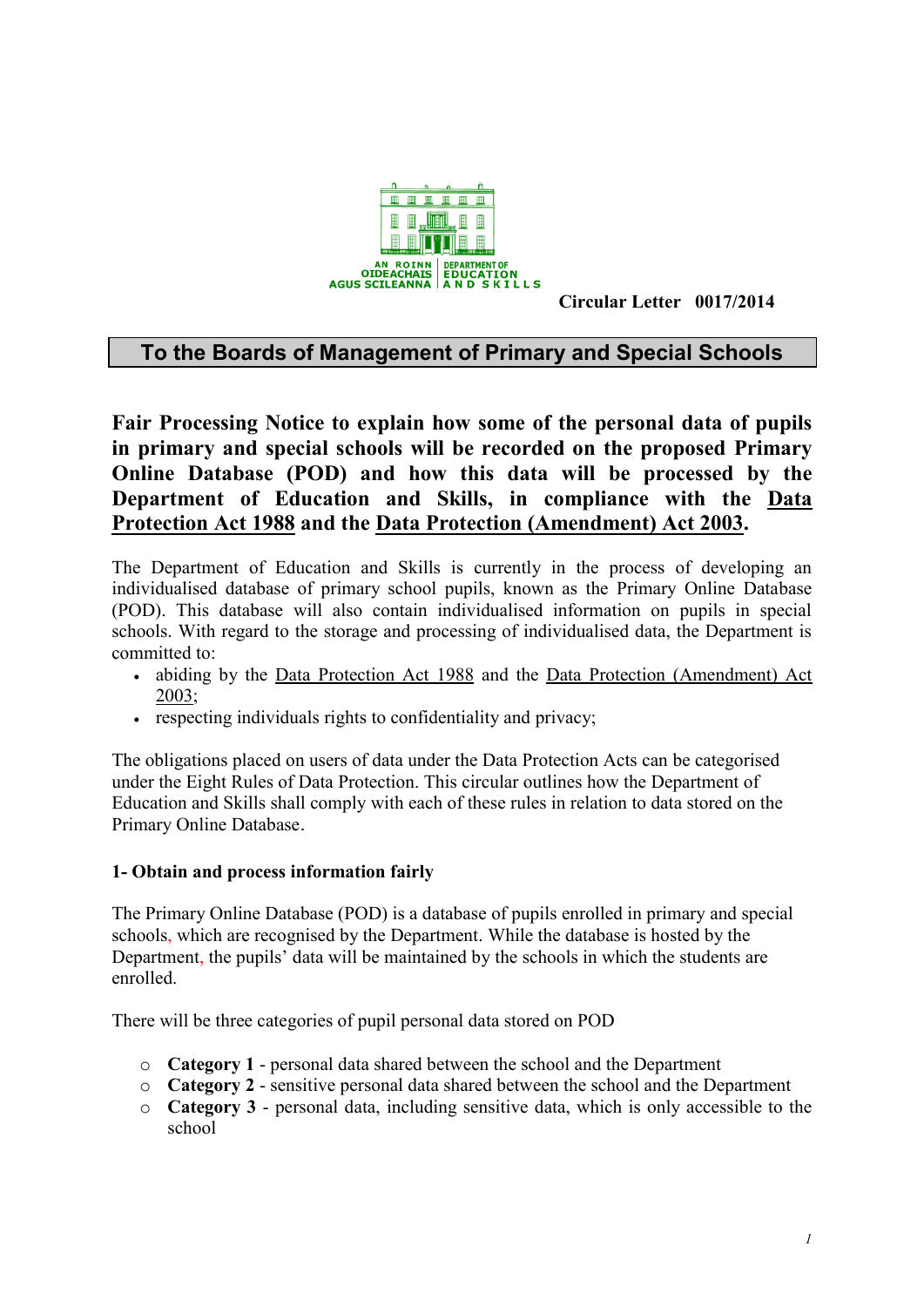The Department will request all recognised primary and special schools to record specific details of the pupils who are enrolled in their schools on POD. The Department, through this Fair Processing Notice and the individual schools through their own Data Protection Policies, provide information on how the schools should meet their data protection obligations regarding pupil data. The Department will also agree a protocol on data handling and data management in relation to POD with the relevant school management bodies. A copy of this protocol will be made available once agreed.

Full details of the type of data stored in POD are provided in **Appendix A**.

In relation to Category 1 and Category 2 data held on POD, there are two distinct types of consent required, and the approaches to be adopted are as follows:

- Category 1 refers to data which is non-sensitive personal data such as name, address, Personal Public Service Number (PPSN), etc. In respect of these data fields, the parents/guardians are advised by way of this notice:
	- o That both the school and Department collect this data,
	- o The purposes for which this data is collected,
	- o How this data is stored,

<u>.</u>

- o Other bodies with whom this data may be shared
- o How long this data is retained.
- Category 2 refers to data which is sensitive personal data, in the context of POD. This data includes the ethnic cultural background of the pupil, and the pupil's religion. In relation to these fields, the express written consent of the parents/guardians or students (over 18 years) is required, before this data can be recorded for a student on POD and accessed by the Department of Education. A suggested consent form used to collect this type of data is provided in **Appendix B**.

Data on ethnic or cultural background is required in some cases for the purpose of allocating appropriate resources to schools to meet the individual needs of children from these communities and to comply with a number of international reporting requirements for children from these communities. Data on religion and other ethnic or cultural origins is required for statistical analysis and in order to underpin future policy and planning within the Department. Primary school authorities are required to gain the written consent from the relevant parents/guardians or students, as appropriate, before data on these two data fields is recorded on POD. Schools do not need to return the written consent to the Department but should retain it for any inspection by either the Department or the Office of the Data Protection Commissioner.

Both the school and the Department are data controllers<sup>1</sup> for data in Category 1 and Category 2.

<sup>1</sup> **Data Controller –** means a person who, either alone or with other, controls the contents and use of personal data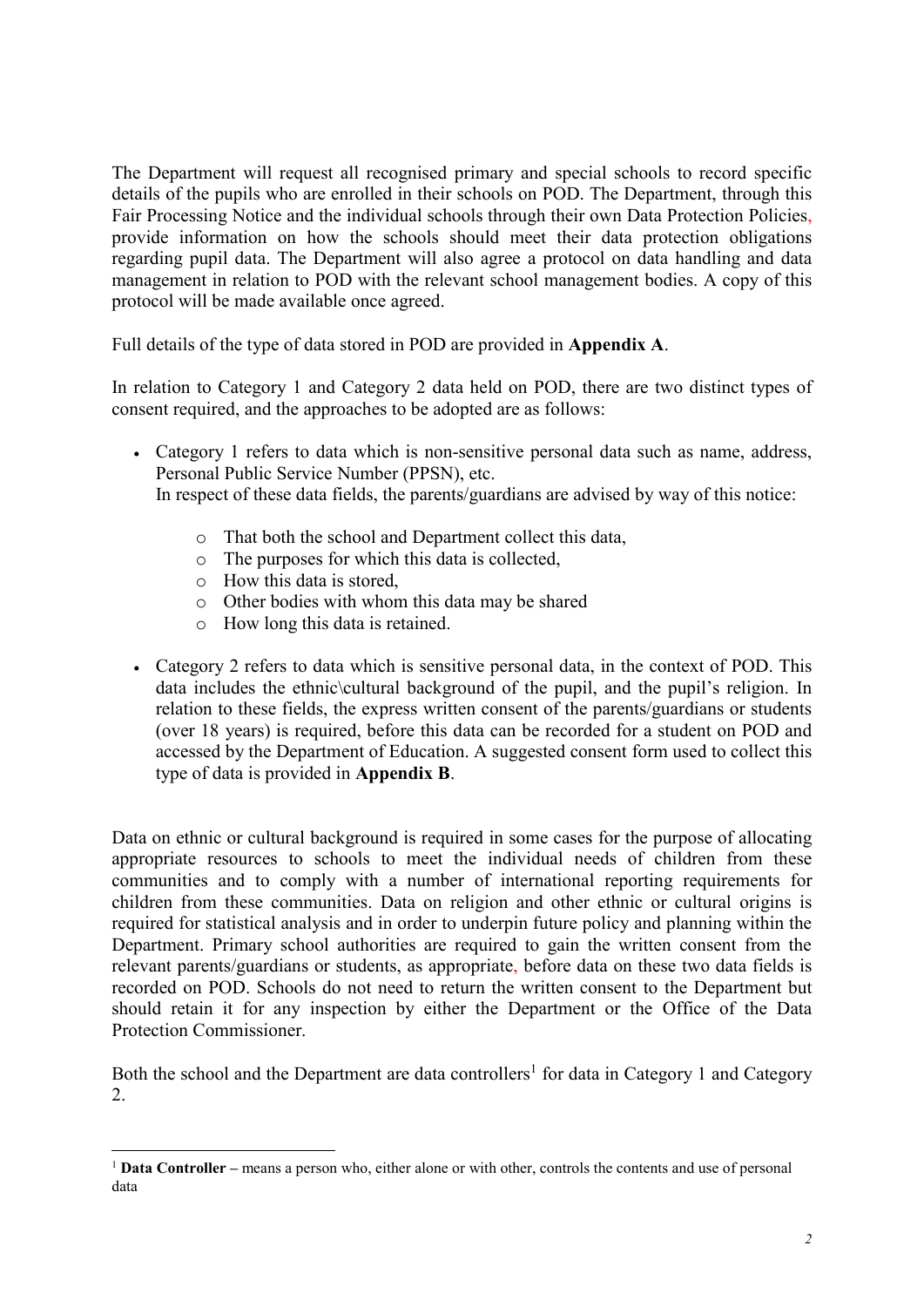For Category 3 the school is the data controller with the Department acting as a data processor<sup>2</sup> on behalf of the school. The Department will provide the functionality and means of recording the information for Category 3, but will not be able to view the data. The data in Category 3 will be defined by the schools and could include, for example, data on family contacts and details of any medical conditions for a pupil. It is open to schools to decide whether or not they wish to record data in Category 3 for students on POD. The data in Category 3 will be encrypted and therefore it is only visible to school users.

For all the above categories, under Data Protection legislation, parents/guardians have the right to object to the processing of their child's (or their own) personal data, if they feel that the data is not being processed in a fair manner or used for a valid reason. They also have the right to block certain uses of the data and correct errors, in the unlikely event that they identify any errors in this data held about their child (or themselves).

## **2- Keep it only for one or more specified, explicit and lawful purposes**

The Department of Education and Skills will use pupils' data on POD in Category 1 and some Category 2 data to establish the teaching posts and core funding to be allocated to each recognised primary school, for the following school year. For a pupil to be included in this calculation, they must be validly enrolled in a recognised school, in accordance with the requirements as specified in departmental circulars.

The Department also will use pupil data in categories 1 and 2 stored in POD for planning, policy and statistical purposes. In general, it does not use individual data for these purposes, but rather aggregates this data to meet its business needs. A small proportion of the data recorded by schools on POD is required for these purposes only.

For the purposes for which the school will use the data held on POD, please refer to the Data Protection Policy of the school.

## **3- Use and disclose it only in ways compatible with these purposes.**

Schools may only access the data of students currently enrolled in their schools.

It is Departmental policy that only a small number of Departmental staff, who have a specific requirement which is related to their work, have access rights to view the personal data in Category 1 and Category 2 of students.

Personal data stored on POD and only accessible by the school, i.e. Category 3, is encrypted and no staff member of the Department will have access to this data.

The Department also proposes to share some of the personal data stored on POD with other State bodies. These are:

1

<sup>2</sup> **Data Processor** – means a person who processes personal data on behalf of a data controller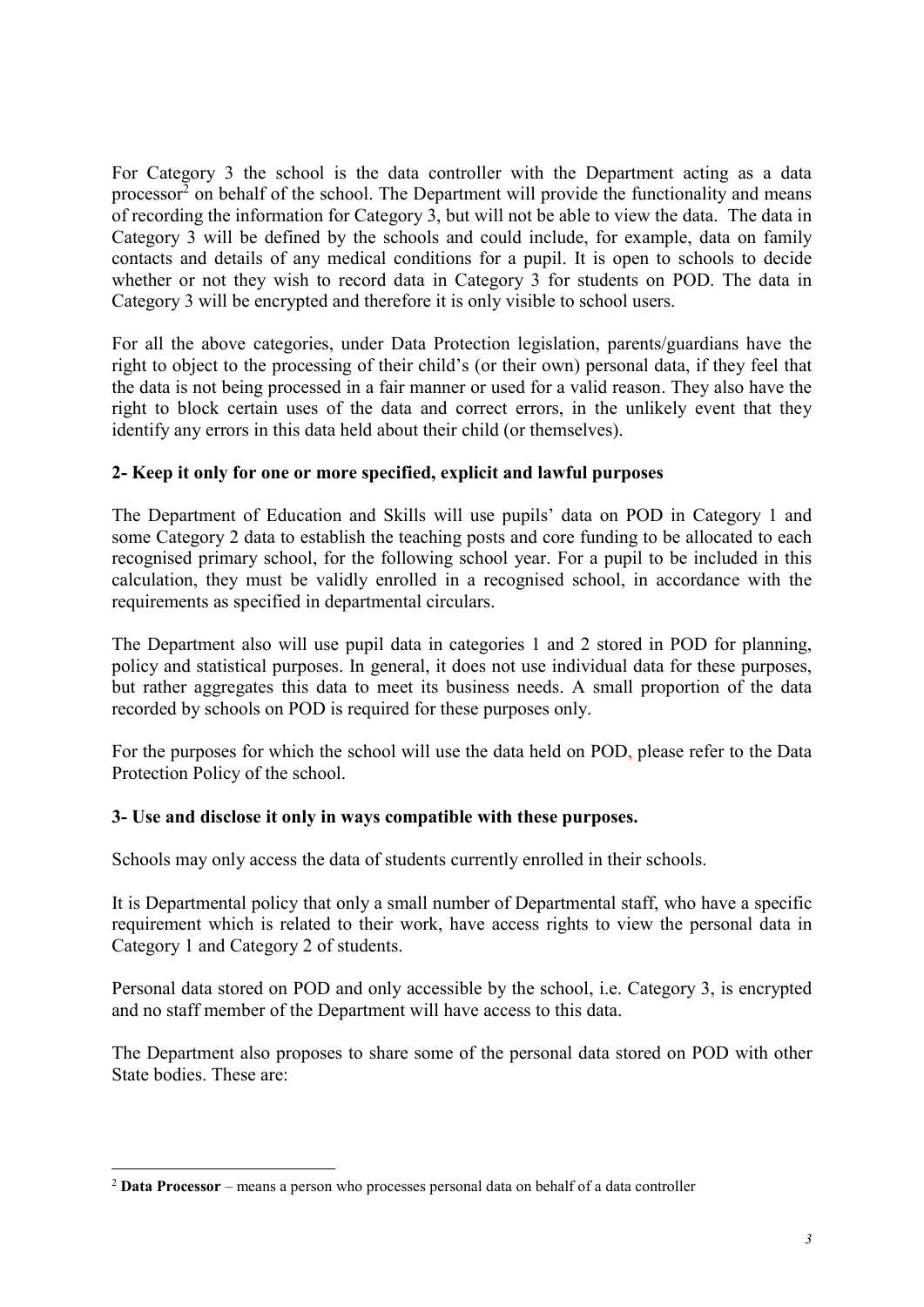- Central Statistics Office, under the Statistics Acts to assist with the compilation of national statistics. <sup>3</sup>
- The National Council for Special Education, under the Education Welfare Act, in order to assist in supporting resource allocation in relation to pupils with special educational needs<sup>4</sup>
- The Child and Family Agency, under the Education Welfare Act, to ensure that each child of compulsory school age is in receipt of an education.
- To meet the Department's business needs in regard to the allocation of resources to schools, the Department will share a limited amount of each pupil's personal data, including a child's PPS number with the Department of Public Expenditure and Reform PPSN validation service, or directly with the Department of Social Protection Client Identity Database area, in order to validate the identity of each pupil and ensure that the correct resource allocation is granted to each school. The legal basis for this sharing of data is set out in Social Welfare  $Acts<sup>5</sup>$

The Department will put in place a data user agreement with each of these bodies, which includes the purpose for which the body requires the data, its storage, security and retention. Details of similar existing data user agreements already in place at post primary level are available on the Department's website at [www.education.ie](http://www.education.ie/) (and search for P-POD).

Schools within the POD system may also exchange data in Categories 1 and 2 for the purposes of facilitating inter-school transfer of the pupil. Explicit parental consent must be given for sensitive personal data (i.e. Category 2 data) to be transferred from one school to another. In the case of other personal data (i.e. Category 1 data), schools may only access pupil data on POD in the case where they have already enrolled the pupil in their school.

#### **4- Keep it safe and secure**

1

POD will be hosted by the Department and accessed by schools through the *esinet* portal. The *esinet* portal is a secure network managed and controlled by the Department. It may only be accessed through password controlled accounts. The Department will maintain audit records of users who access the POD system.

<sup>&</sup>lt;sup>3</sup> The Statistics Act, 1993 gives the CSO the authority to assess the statistical potential of the records maintained by other public authorities and to ensure that this potential is realised; therefore, the CSO has indirect access on a statutory basis to data on individuals and businesses collected for administrative purposes

<sup>4</sup> **Section 28** of the **Education Welfare Act 2000** allows for personal data to be transferred between the Minister for Education and Skills, recognised schools, the National Council for Special Education, and the Child and Family Agency, if it is used for a relevant purpose only, including **"**recording a person's educational or training history or monitoring his or her educational or training progress in order to ascertain how best he or she may be assisted in availing of educational or training opportunities or in developing his or her full educational potential"

<sup>5</sup>**Section 266** of the **Social Welfare Consolidation Act 2005** states that "Notwithstanding anything contained in any other enactment, a specified body may share any information that may be prescribed with (a) the Minister for Education and Skills, where the Minister requires the information for the purposes of enabling him or her to provide education in accordance with **section 6(b**) of **the Education Act 1998"** A recognised school within the meaning of section 2 of the Education Act has been designated a specific body for these purposes. Regulation 189 of the **Social Welfare(Consolidated Claims, Payments and Control) Regulations 2007 (S.I. No. 142 of 2007)** lists the prescribed information for the purposes of section 266 in relation to a pupil that may be shared.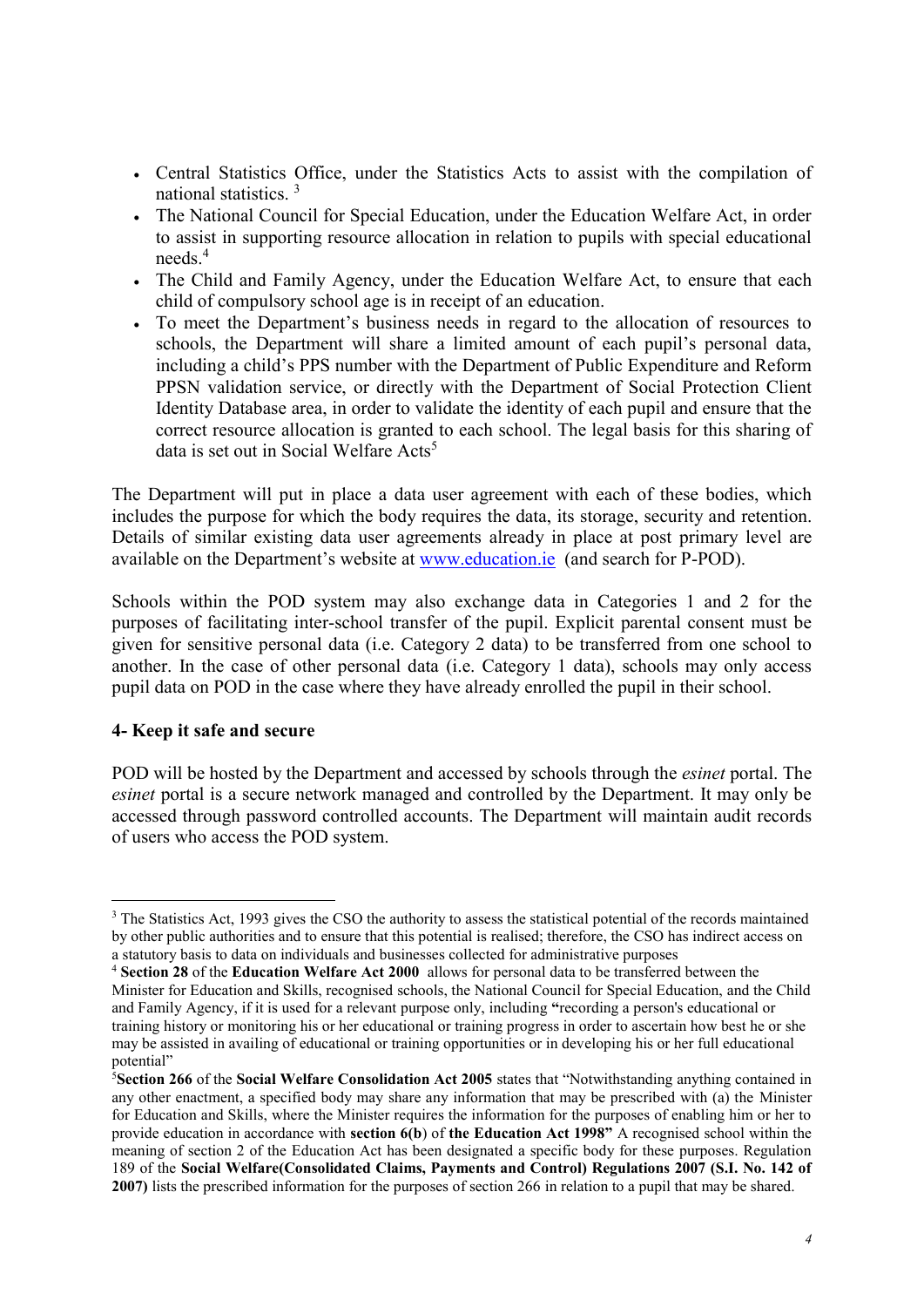The agreed protocol between the Department and the management bodies for schools, and to which schools are required to adhere, will oblige schools to segregate the various users who have access to POD by duties and responsibilities. Access at school level is through password controlled accounts. Where data is exported by schools from POD to local software, schools will be required to encrypt the data during transfer and store the resultant data on secure local systems.

For information on the safety and security measures in place in a particular school, please refer to the school's Data Protection Policy.

## **5- Keep it accurate, complete and up-to-date**

The pupil data on POD shall be maintained by the school in which the student is enrolled. The school is obliged to ensure that the data of its pupils is accurately maintained.

#### **6- Ensure that it is adequate relevant and not excessive.**

The Department, in consultation with the management bodies for schools, the Irish Primary Principals Network, the National Parents' Council and other key stakeholders in the education system will review from time to time the data on pupils required to manage and administer the education system.

The Department is continually reviewing its retention policy for pupil data in consultation with the Office of the Data Protection Commissioner and will update its retention policy from time to time. Any amendments will be available on the Department's website, [www.education.ie](http://www.education.ie/) 

#### **7- Retain it for no longer than is necessary for the purpose or purposes.**

The Department will retain personal data in categories 1 and 2 for each pupil on POD for the longer of either the period up to the pupil's 30<sup>th</sup> Birthday and subject to review thereafter or for a period of ten years since the student was last enrolled in a primary school.

The ten year period is required for audit and accounting purposes as pupil's data is used in the allocation of teaching posts and funding to schools.

The purpose of the Department's retention policy also serves to trace retention trends in the education system, is important for longitudinal research and policy formation, as well as being an important statistical indicator nationally and internationally. Again aggregate and not individual data is used for the majority of these purposes.

Individual student records are also retained to meet individual requests from former students who may require them for employment or other purposes.

In respect of Category 3 data, i.e. data on students which is only accessible to schools, this data is removed from the POD system where a student's record had been inactive for two school years, i.e. there have been no further enrolments for that student in the primary sector for the previous or current school years.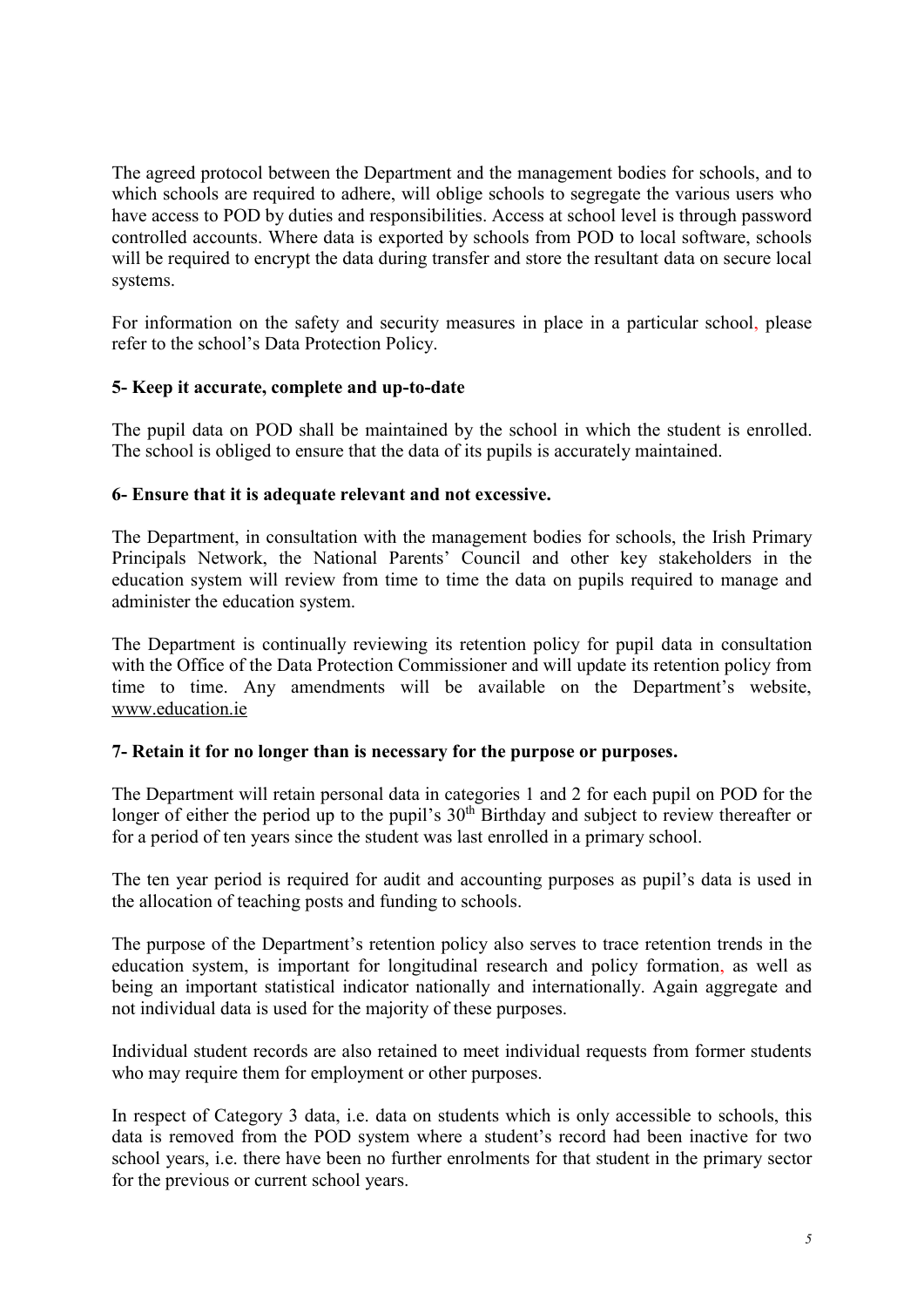#### **8- Give a copy of his/her personal data to an individual on request**

A copy of a pupil's individual data held on POD can be obtained by his/her guardian or the pupil, in line with the school's Data Protection Policy, by contacting the school in which the student is currently enrolled.

Pupils, through their parent\guardians, also have the right under Data Protection legislation to request a copy of their details currently held on file within the Department of Education and Skills. This request should be made in writing to Statistics Section, Department of Education and Skills, Marlborough Street, Dublin 1. The Department will require proof of identity to be furnished before releasing any information in relation to an individual pupil.

#### **Jointly Meeting the Data Protection Requirements for the Annual Census of Primary Schools**

Each year the Department will require school authorities to sign a declaration that they have fulfilled their data protection obligations in relation to the collection and sharing of their pupil data via POD. The Department will make available on its website the relevant data protection information for parents in relation to its use and purpose of the data recorded by schools on POD.

The Department has consulted with the management bodies for primary schools and will jointly agree a data protection protocol for the processing of pupil data on POD. Details of this protocol, as well as outlines of the Department's general data protection guidelines to schools, and a copy of this fair processing notice will be made available on the Department's website [www.education.ie](http://www.education.ie/)

The Department has met with officials from the Data Protection Commission Office to inform the approach to be taken.

To assist both schools and the Department to comply with their respective data protection requirements for POD, primary schools are asked to bring this circular to the attention of parents/guardians, students and school staff.

**Diarmuid Reidy Senior Statistician Statistics Section January 2014**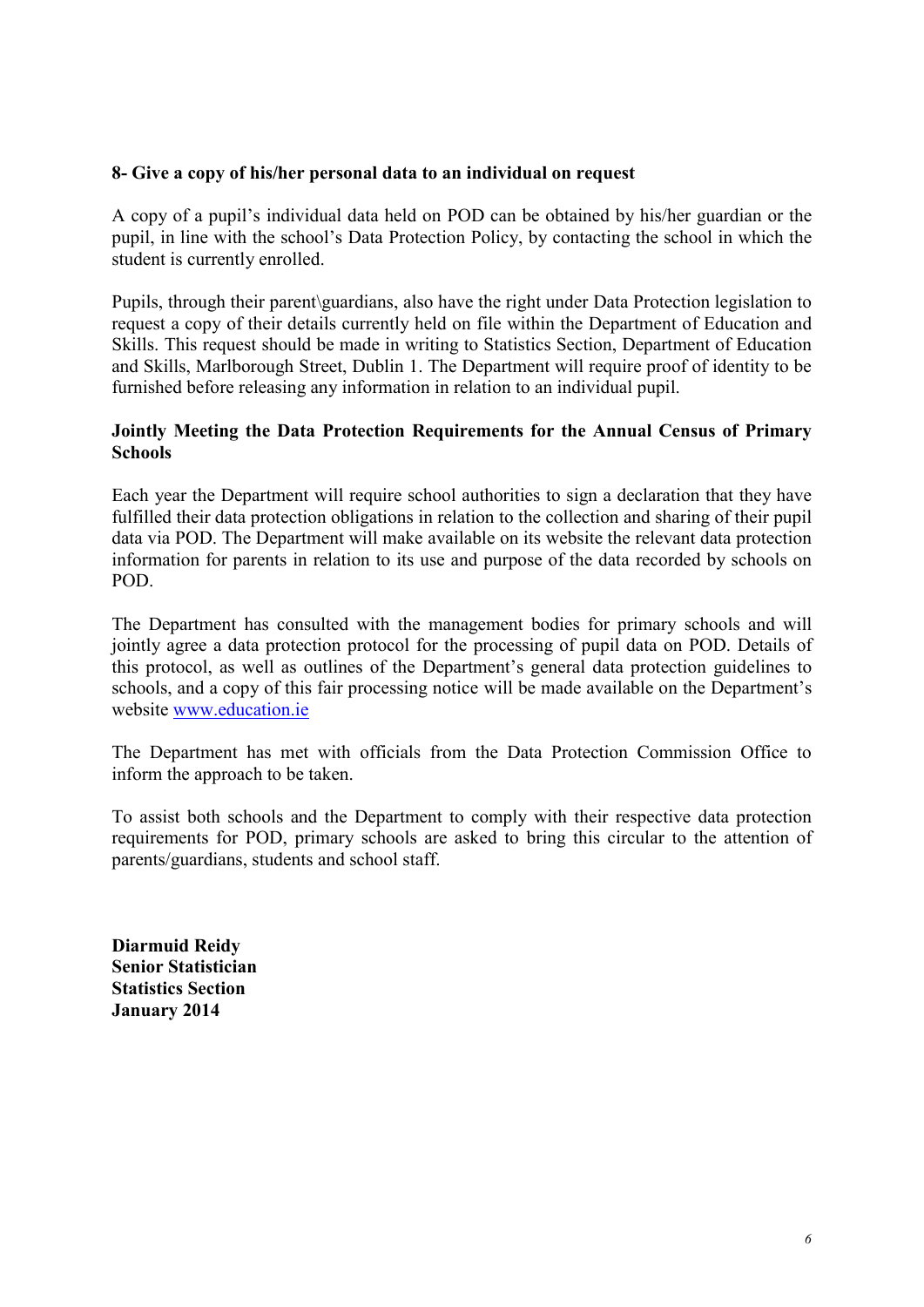## **Appendix A**

**Listing of Personal Data to be stored on the Primary Online Database (POD)** 

## **Category 1 Data - Personal Data Transferred to Department of Public Expenditure and Reform PPSN Validation Service\ Department of Social Protection for Pupil PPSN Validation Purposes**

| Data Collected on each         | <b>Purpose</b>                                             |
|--------------------------------|------------------------------------------------------------|
| <b>Student</b>                 |                                                            |
| Personal Public Service        | Unique identifier for each student.                        |
| Number                         |                                                            |
| <b>Student Name</b>            | Used to validate PPSN and also to identify students who    |
| <b>Student Home Address</b>    | have Irish Exemptions. Also used to contact students if    |
|                                | consent is needed to include them in educational surveys   |
|                                | etc.                                                       |
| <b>Student Birth Cert name</b> | Use to validate PPSN where current name differs from       |
|                                | name used when PPSN assigned                               |
| Date of Birth                  | There are minimum age threshold for students following     |
|                                | different programmes.                                      |
| Gender                         | Statistical analysis and to assist with individual student |
|                                | identity.                                                  |
| Mother's maiden name           | PPSN validation. This is removed from the Department's     |
|                                | records when confirmation of valid PPSN is received.       |

**Category 1 Data - Other Personal Data stored on POD necessary to assist with the Department's Policy, Statistical, Research and Planning Functions.**

| Data Collected on each                        | <b>Purpose</b>                                                                                                                                       |
|-----------------------------------------------|------------------------------------------------------------------------------------------------------------------------------------------------------|
| <b>Student</b>                                |                                                                                                                                                      |
| Pupil Standard                                | Used for statistical analysis and to ensure progression<br>within the educational system                                                             |
| Pupil Class                                   | Used to calculate average class sizes in each school in<br>order to monitor class sizes nationally                                                   |
| <b>Pupil Nationality</b>                      | Used for Statistical and policy/planning purposes                                                                                                    |
| <b>Enrolment date and Source</b>              | Necessary to ensure pupil is validly enrolled for allocation<br>purposes and to monitor progress of pupils through the<br>education system           |
| Leaving Indicator,<br>Date<br>and Destination | Necessary to ensure pupil is validly enrolled, and to ensure<br>pupil is in continuing education as required by the<br><b>Education Welfare Act.</b> |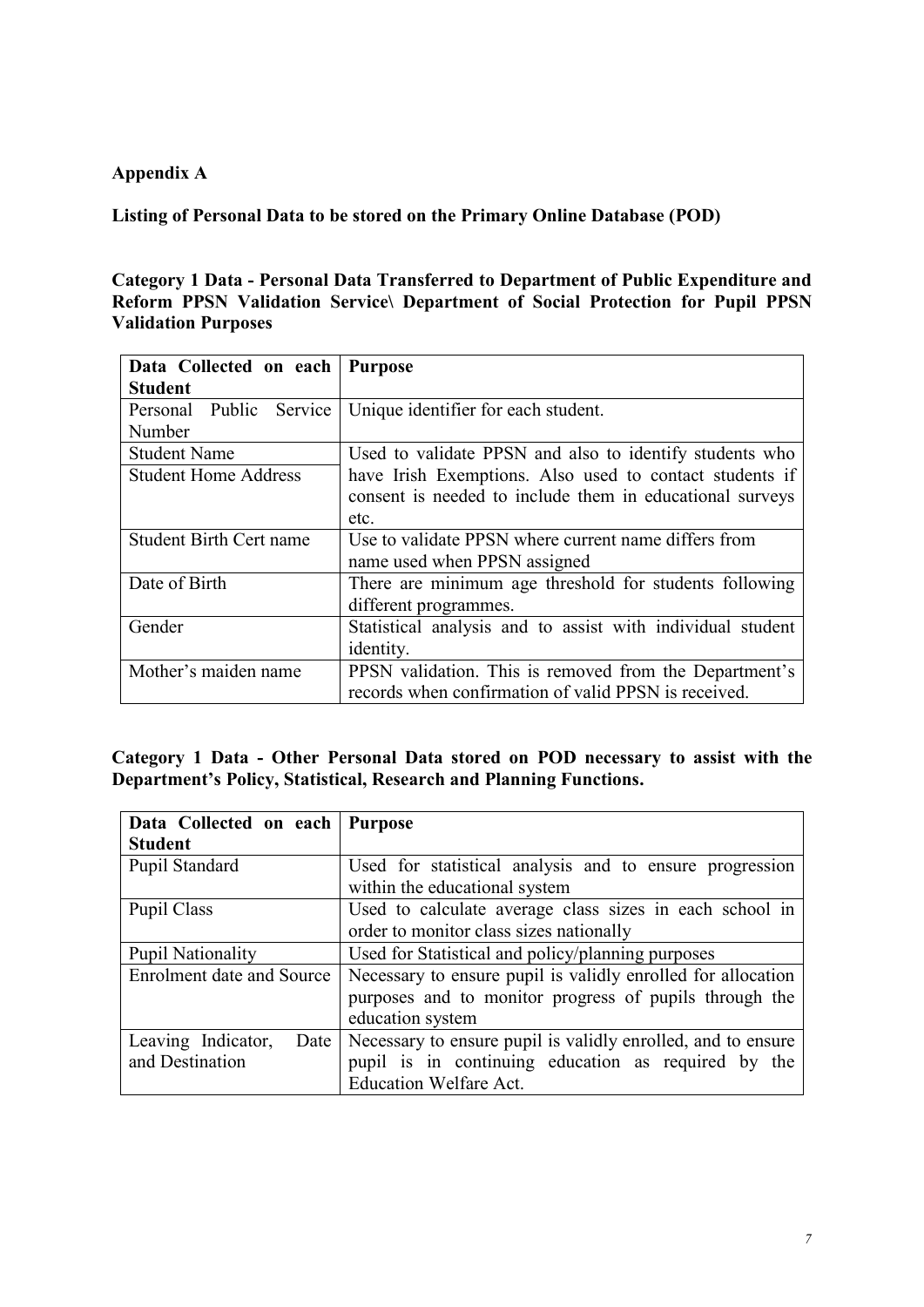| Data Collected on each                                                                                                                       | <b>Purpose</b>                                                                                                                                                           |
|----------------------------------------------------------------------------------------------------------------------------------------------|--------------------------------------------------------------------------------------------------------------------------------------------------------------------------|
| <b>Student</b>                                                                                                                               |                                                                                                                                                                          |
| Standardised test scores in<br>English<br>Irish<br>and<br>Mathematics                                                                        | For the purposes of monitoring proficiency levels by the<br>Qualifications, Curriculum and Assessment policy area of the<br>Department                                   |
| <b>Pupil Retained Indicator</b>                                                                                                              | Used to monitor repeat levels nationally                                                                                                                                 |
| Pupil Integrated Indicator                                                                                                                   | Used to monitor pupils with special education needs that are<br>integrated into mainstream classes, and to monitor class sizes<br>including integrated pupils.           |
| Indicator<br>for<br>receipt<br>of<br>Learning Support under the<br>Allocation Model<br>General<br>and through the NCSE (4<br>categories)     | Used to liaise with the NCSE and monitor the progress of pupils<br>with special education needs and underpin future resource<br>allocations in this area.                |
| Pupil Deceased Indicator                                                                                                                     | Flag to indicate to POD if a pupil is deceased, and to ensure that<br>correspondence is not sent inadvertently                                                           |
| DPIN (Department<br>Pupil<br>Identifier)                                                                                                     | Internal Department Identifying number used to track pupils<br>through the education system.                                                                             |
| taking<br>Junior<br>Pupils<br>and<br>Leaving Certificate subjects,<br>or subjects leading to a QQI<br>further<br>education<br>accreditation. | For pupils in special schools only that may be taking subjects and<br>Junior and Leaving Certificate levels, or subjects which lead to a<br>QQI further education award. |
| Pupil Special Class Type                                                                                                                     | For pupils in special classes and schools only. Used to monitor<br>resource allocation and the level of take up of different resource<br>types                           |
| Pupil Primary Special Need<br>type                                                                                                           | For pupils in special classes and schools only.                                                                                                                          |
| <b>SEN</b><br>Indicator<br>of<br>pupil<br>assessment                                                                                         | Indicates whether an assessment is available for a child availing<br>of SEN resources                                                                                    |
| Mother tongue                                                                                                                                | Indication of the primary language the pupil speaks in their home<br>environment                                                                                         |
| Year of Arrival in Ireland                                                                                                                   | Statistical and policy planning purposes                                                                                                                                 |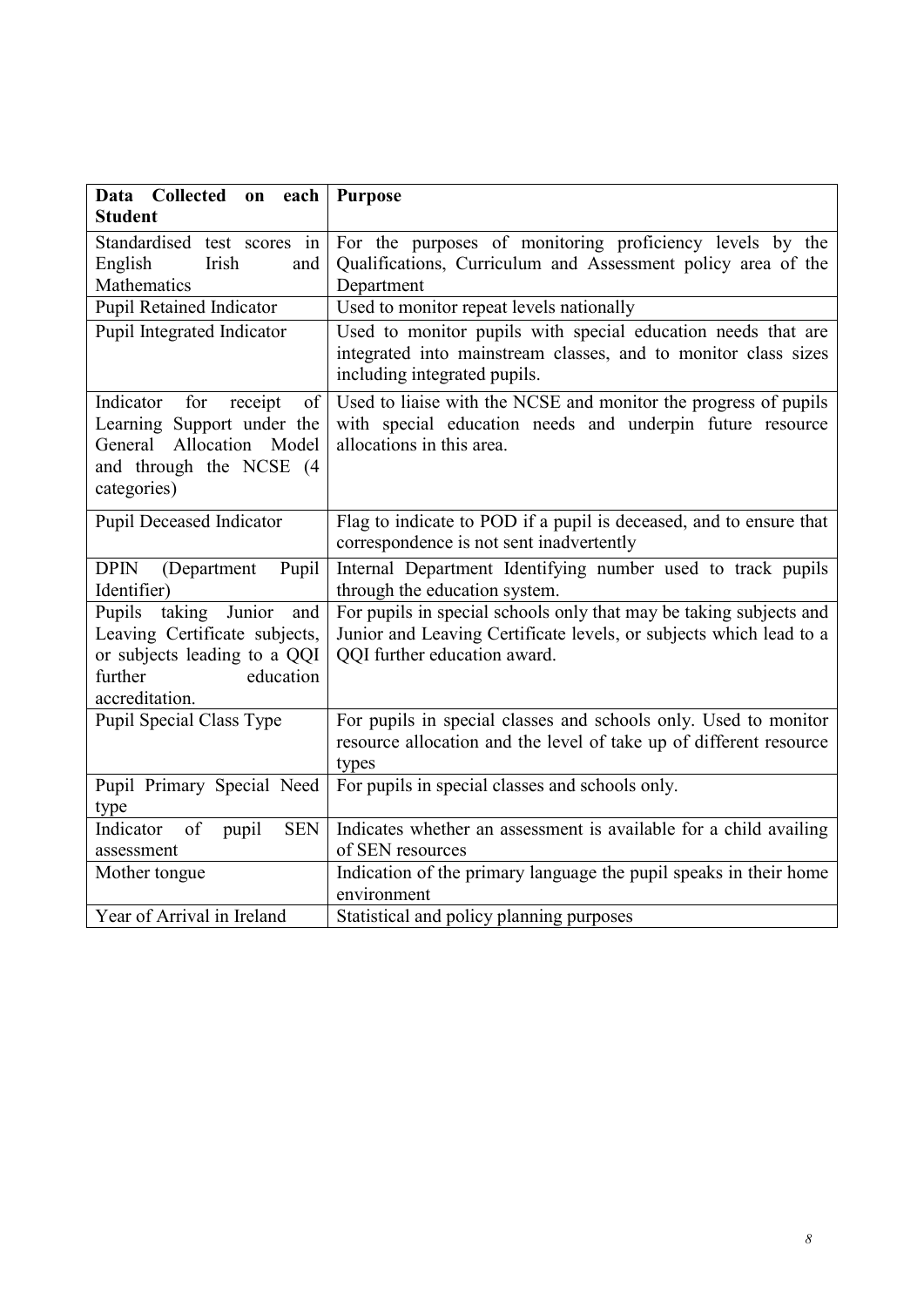# **Category 2 Data – Sensitive personal data use by the Department to allocate resources to the school for certain categories of students and in aggregate form for statistical and policy reports**

| Ethnicity/Cultural | Outcome focused planning of policy and supports for               |
|--------------------|-------------------------------------------------------------------|
| background         | minority groups                                                   |
|                    | Monitoring and evaluation of policy/supports                      |
|                    | Data on travellers required for payment of enhanced<br>capitation |
|                    | Data on Roma required for reporting on a number of EU,            |
|                    | UN human rights, etc. Conventions to which Ireland is a           |
|                    | contracting party e.g. current exercise on EU Framework           |
|                    | for national Roma Integration Strategies up to 2020               |
| Pupil Religion     | For general statistical purposes.                                 |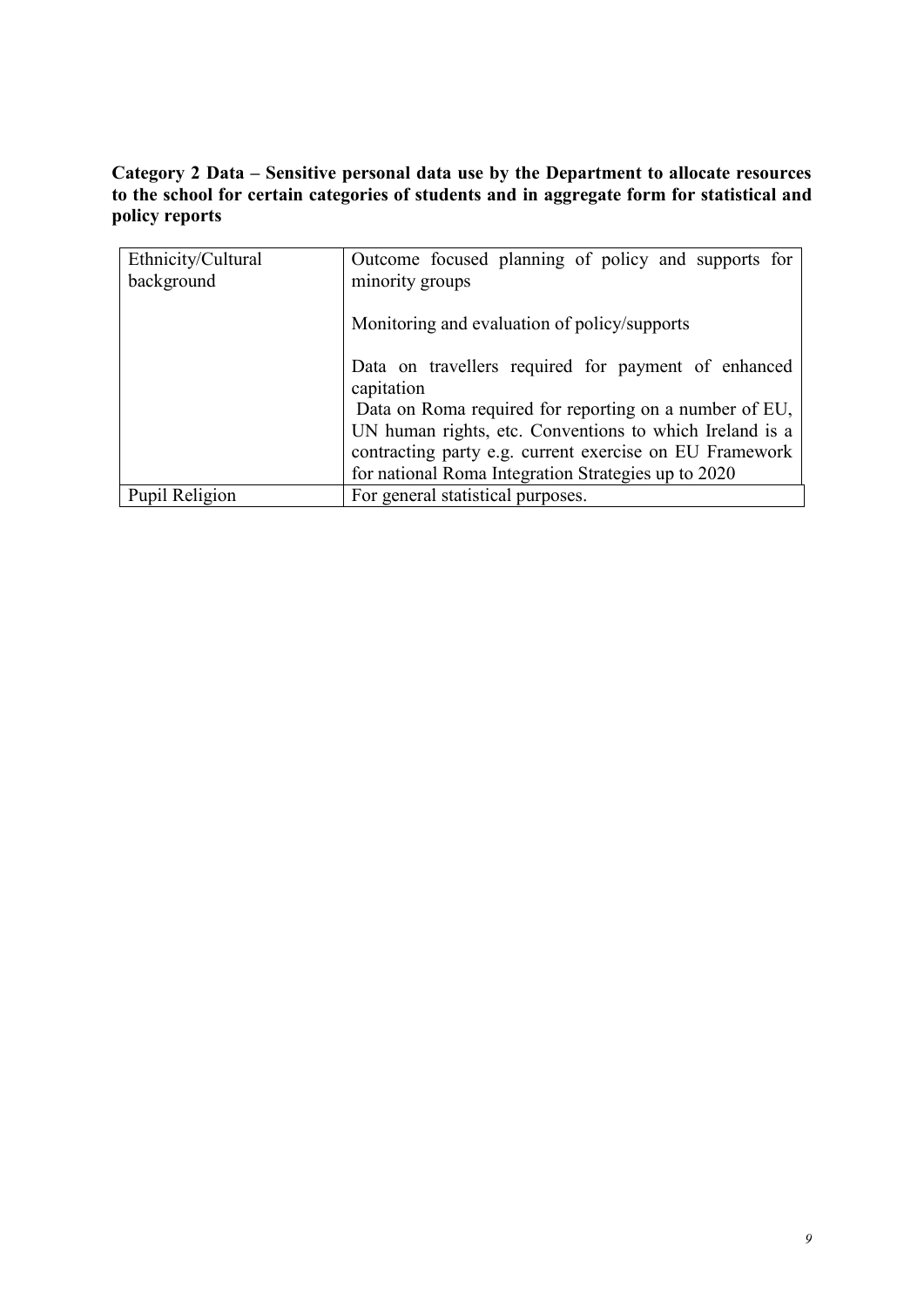**Category 3 Data** –Pupil level data accessed solely by schools for use in school administration. This list will be defined by the schools themselves and will only be accessible at the school level. Examples of the most common type of information that may be kept include:

| <b>Family Details</b>                  |                                                             |
|----------------------------------------|-------------------------------------------------------------|
| <b>Student Phone No</b>                |                                                             |
| <b>Student Mobile</b>                  |                                                             |
| <b>Student Email</b>                   |                                                             |
| Number of children in family           |                                                             |
| Position of child in family            |                                                             |
| Psychological Assessment Available Y/N |                                                             |
| Correspondence to Guardian Y/N         |                                                             |
| <b>Guardian Name and Address</b>       |                                                             |
|                                        | Details of Guardianship, Custody and/or Access Arrangements |
| <b>Years Irish Resident</b>            |                                                             |

| <b>Medical Details</b>                 |
|----------------------------------------|
| Require Glasses Ind Y/N                |
| Hearing Difficulties Ind Y/N           |
| <b>Illness Procedure</b>               |
| <b>Health Concerns</b>                 |
| Any other relevant medical information |
| Doctor Name                            |
| <b>Practice Name</b>                   |
| Practice Phone No                      |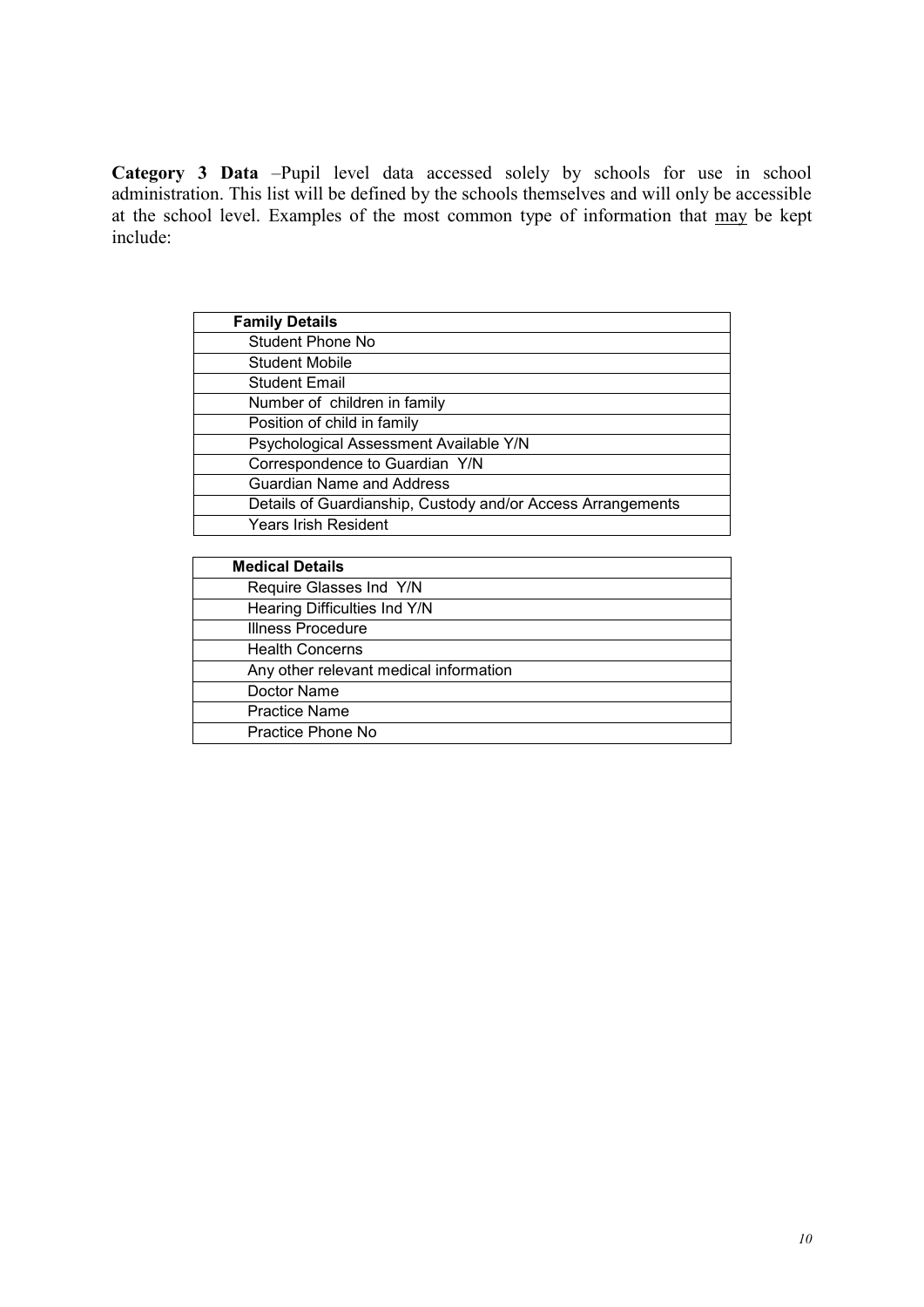#### **Appendix B**

## **SCHOOL LOGO**

#### **Suggested Consent Form for Sensitive Personal Data to be stored on the Primary Online Database (POD) and shared with the Department of Education and Skills**

There are three categories of pupil data which will be shared by schools with the Department of Education and Skills. Category 1 information covers data that is required to validate the pupil's identity. This information will be transferred to the PPSN validation service of the Department of Expenditure and Reform or the Department of Social Protection for validation purposes only. Category 1 information also covers pupil level data which is necessary for policy and planning purposes within the Department of Education and Skills. A full listing of the variables collected, along with the purpose for each piece of information, can be found in Appendix A of the Fair Processing Notice for the Primary Online Database, available at [www.education.ie](http://www.education.ie/)

Category 2 covers sensitive personal data which the Department asks primary schools to furnish, and which requires your written consent for your child's school to record this information and for the school to forward this information to the Department for purposes as outlined in circular 001/2014 a copy which is available at [www.education.ie](http://www.education.ie/) or on request from your child's school. Your consent is also required for this information to be forwarded to any other primary school your child may transfer to during their time in primary school.

Category 3 data is information which is required at school level only and will not be accessible to the Department of Education and Skills. This data will be kept on your child's POD record for the duration of their primary schooling and for two years afterwards.

Please note that the reference to "you" in this consent form means a parent or a guardian of a pupil, or a pupil aged 18 years and over who is attending a recognised primary school.

*Please enter the following details in* BLOCK CAPITALS

**Name of School: \_\_\_\_\_\_\_\_\_\_\_\_\_\_\_\_\_\_\_\_\_\_\_\_\_\_\_\_\_\_\_\_\_\_\_\_\_\_\_\_\_\_\_\_\_\_\_\_\_\_\_\_**

Name of Parent/Guardian:

Name of Student:

- **1. What is your child's religion?**
- **2. To which ethnic or cultural background group does your child belong (please tick one)?**
	- **White Irish**
	- **Irish Traveller**
	- **Roma**
	- **Any other White Background**<br> **Angle African**

 **\_\_\_\_\_\_\_\_\_\_\_\_\_\_\_\_\_\_\_\_\_\_\_\_\_\_\_\_\_\_\_\_\_\_\_\_\_\_\_\_\_\_\_\_**

- **Black African**<br>**B** Any other Black
- **Any other Black Background**
- **Chinese**
- **Any other Asian background**
- **Other, including mixed race backgrounds**